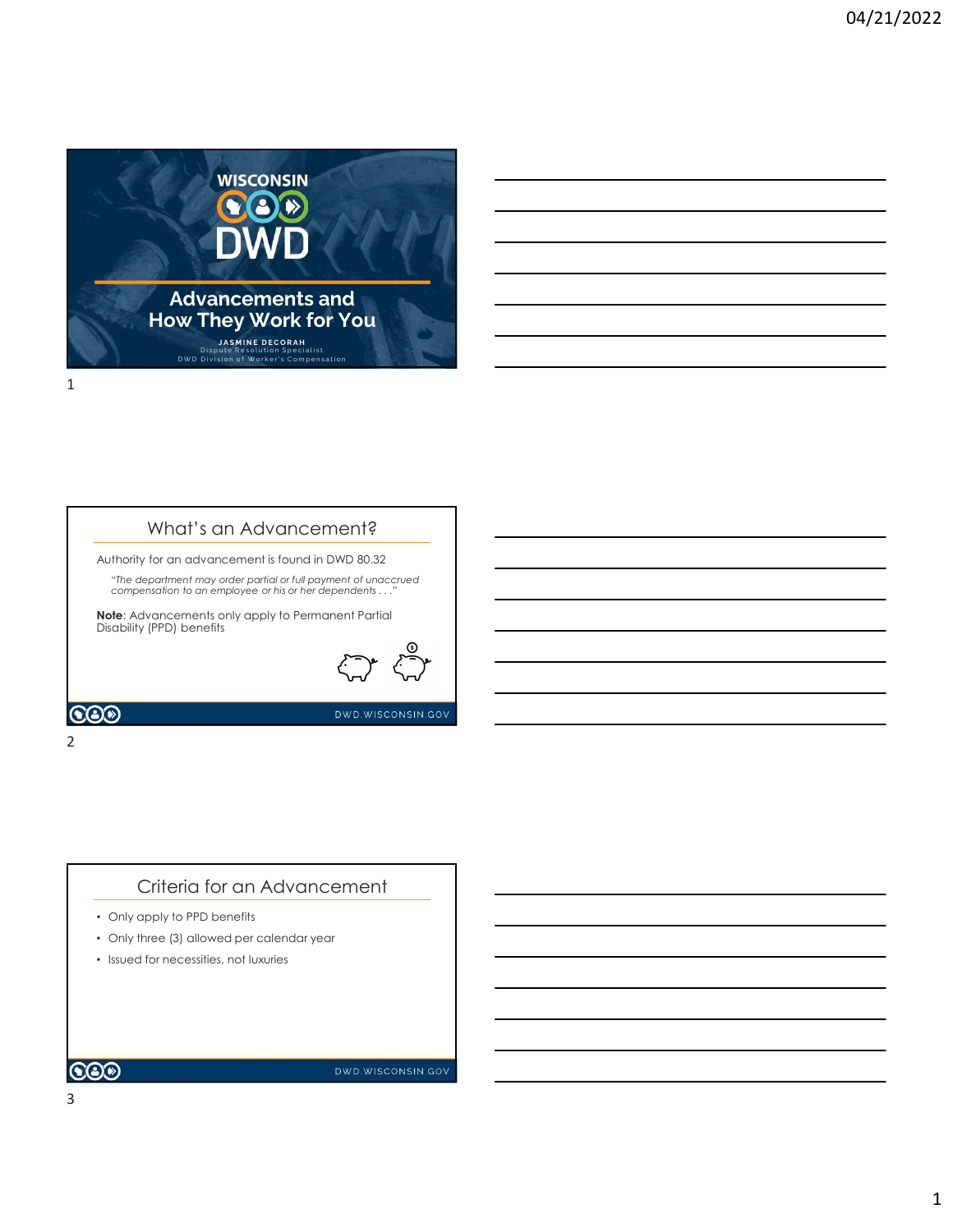# 5% Interest Credit

• To accurately calculate the 5% interest credit oTemporary disability end date must be present on WCD system,<br>and and – Sum of previous advances & interest credits

oWe need the date you issued the advancement

4

- If behind on PPD payments, interest credit will only apply to advancements on benefits that are not yet due. e We need the date you issued the advancement<br>
the brind on PPD poyments, interest credit will only apply<br>
o advancements on benefits that are not yet due.<br>
Submit in writing the date the advancement was paid-<br>
Dub in the
- Submit in writing the date the advancement was paid not a phone call, etc.

## 5% Interest Credit

Formula Used:

Weeks PPD x Weekly Rate

- = Total PPD due
- 
- = Difference on PPD & previous advances
- 
- = Remaining balance now available to employee

 $5<sub>5</sub>$ 

## Poll Question

When my claimant requests an advancement:

- 1. I can issue it at any time, then ask WCD to calculate the interest credit.
- 1. I can issue it at any time in the property of the calculate the property of the method of the serves on PPD & previous advances<br>
 Difference on PPD & previous advances<br>
 Interest credit for this advance<br>
 Remaining b mula Used:<br>
Yeeks PRD x Weeky Rate<br>
= Fold PPD due<br>
= Sum of previous advances<br>
= Difference on PPD & previous advances<br>
= Interest read film this advance<br>
= Remaining balance now available to employee<br>
<br> **POII QUestion**<br> issued, but PPD payments resume normally the following month. = Total PPD due<br>3. Point of previous advances<br>3. Pointered con PPD & previous advances<br>3. Premarining balance now available to employee<br>3. Permarining balance now available to employee<br>**DVD**<br>**DVD**<br>**DVD**<br>**DVD**<br>**DVD**<br>**DVD**<br> Linterest carefit for a prior sy period and variable to employee<br>
Linterest credit for this advance<br>
Permaining balance now available to employee<br>
DVD WISCONSIN GOV<br>
DVD WISCONSIN GOV<br>
DVD WISCONSIN GOV<br>
Interest credit.<br>
- 3. PPD requests must be authorized by WCD, and I need to inform WCD when I issue the payment so the interest credit can be calculated.
-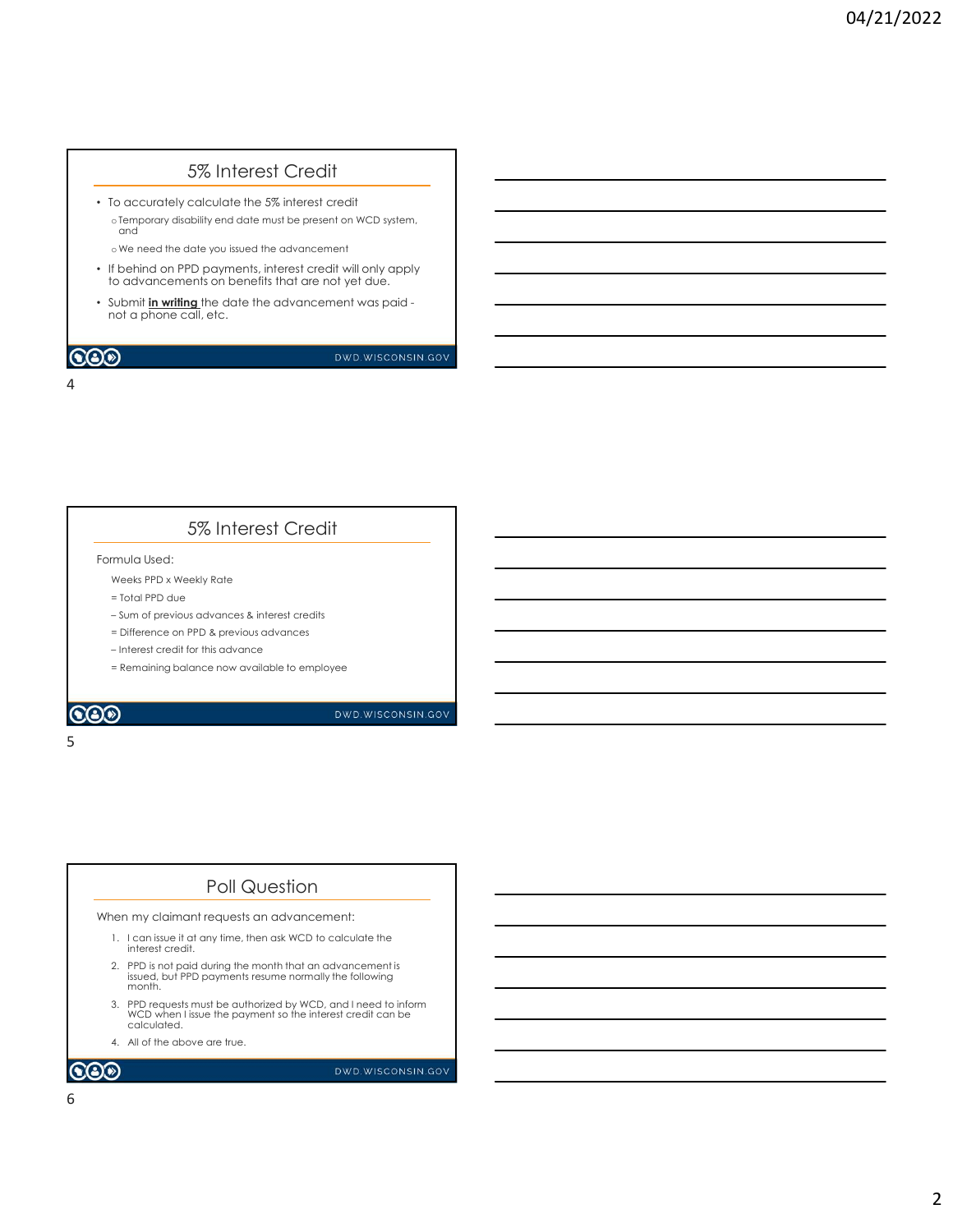# Is It an Advancement?

An injured worker calls and asks to receive their monthly PPD check early as they are behind on rent payments due to the injury.

You are able to accommodate the request and you send the check out a week early.



#### Answer

No, this is not an advancement.

8 and 2010 and 2010 and 2010 and 2010 and 2010 and 2010 and 2010 and 2010 and 2010 and 2010 and 2010 and 2010

7

• You can issue PPD payments early. If the injured worker does not specifically ask for an advancement and there is no need for Division approval, it is not considered one of the three (3) advancements allowed per year.

 $\odot$ 

DWD.WISCONSIN.GOV

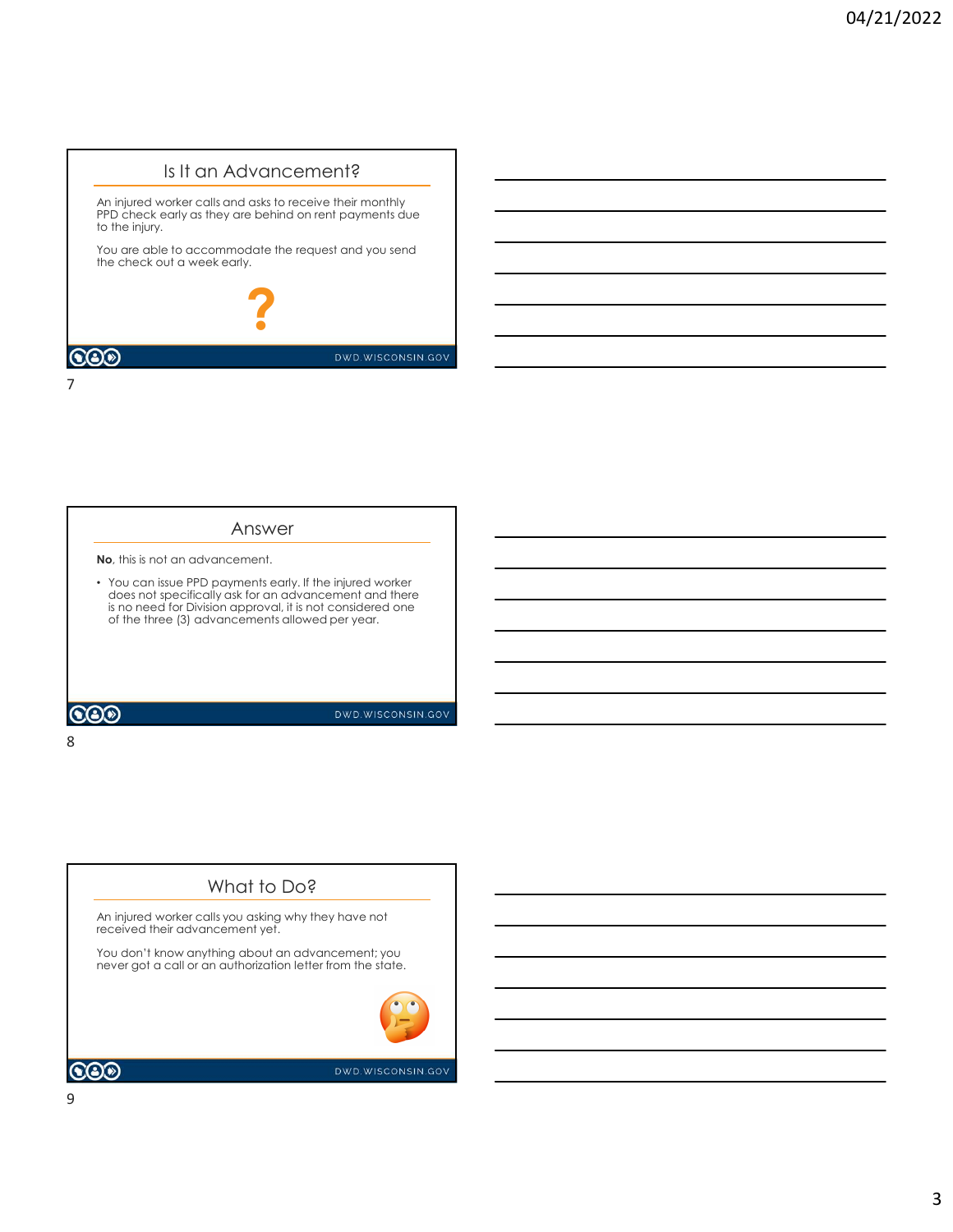## Answer

• Suggest that they contact WCD.

• WCD most likely needs documentation to support the advancement request (receipts, bills, estimates, bill of sale, purchase agreement) before the advancement can be approved.

## **COD**

DWD.WISCONSIN.GOV

#### 10

## Other Tips

- Make sure all PPD is current on the claim before issuing an advancement.
- The Division will most often instruct you to issue advancement checks as joint drafts.
- Remember: An injured worker is not allowed an advancement if collecting Temporary Total Disability (TTD) or Temporary Partial Disability (TPD). Both PPD and TTD/TPD cannot be collected at the same time.

 $\odot$ 

### DWD.WISCONSIN.GOV

## 11

# Payment of PPD and Advancements

## NOTE:

- Payment of an advancement **does not** negate the need for continued payment of PPD.
- Payment of an advancement **does not** in any way replace, suspend, or reduce the amount of the monthly PPD check.

 $\odot$ o

DWD.WISCONSIN.GOV